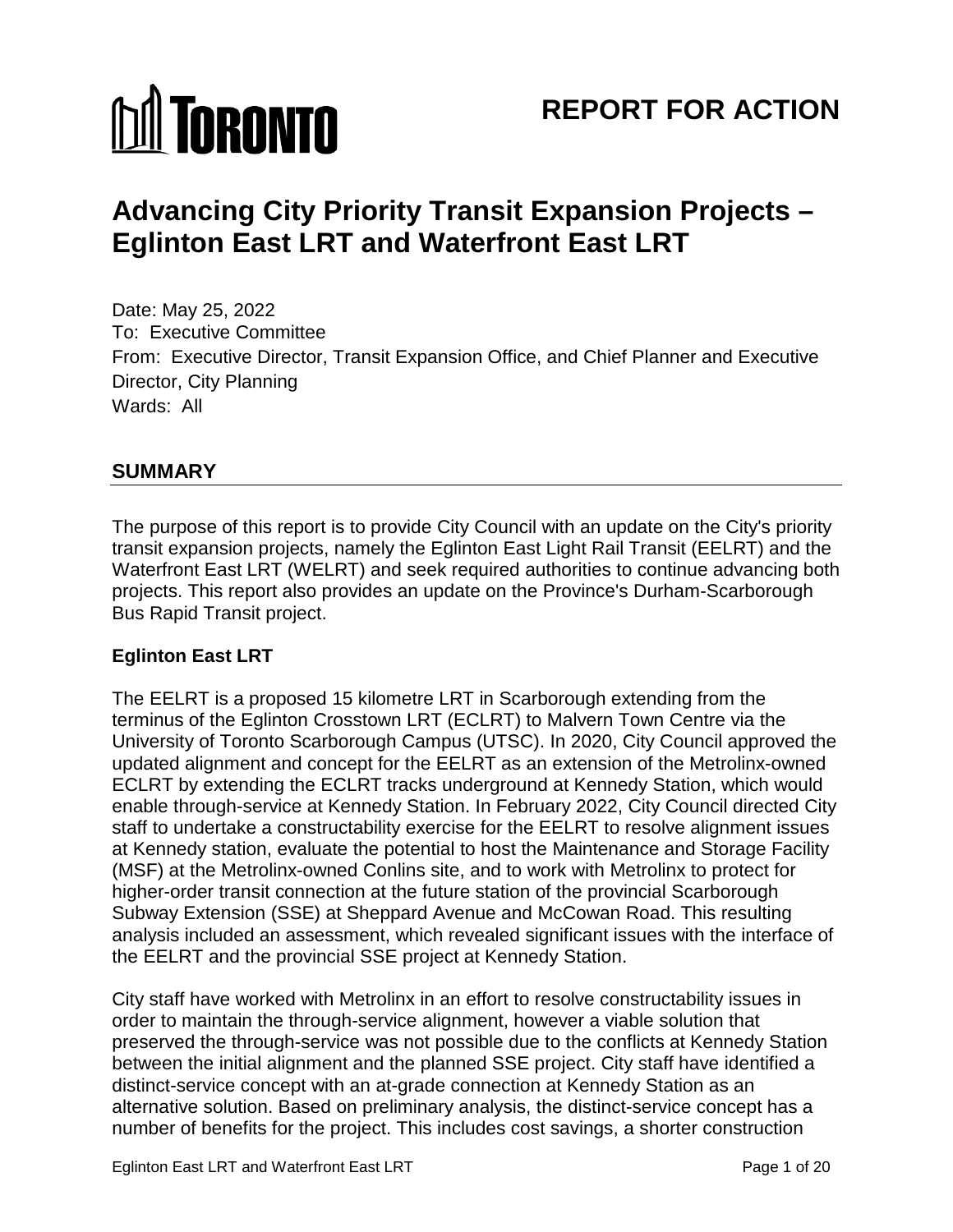duration, reduced property impacts, and design flexibility by avoiding dependency on the ECLRT technology, operations, and maintenance requirements. The design flexibility to select alternative vehicles from the ECLRT would enable vehicles to be accommodated at the preferred MSF at the Conlins Yard over the long term. City staff are also assessing the benefits of the EELRT connection to the SSE at Sheppard Avenue and McCowan Road, which would provide a complete network for the Scarborough rapid transit network.

Further analysis is required to confirm potential benefits and refine the distinct-service concept. This report recommends that City Council direct City staff to advance the Transit Project Assessment Process (TPAP) and 10% design for the distinct-service concept for the EELRT from Kennedy Station to Malvern Town Centre, with an at-grade connection at Kennedy Station, and the Sheppard Avenue segment from Neilson Road to McCowan Road. City staff will report back in Q3 2023 with a Class 4 cost estimate and an updated Initial Business Case.

# **Waterfront East LRT (WELRT)**

The Union Station to Queens Quay Link and the East Bayfront Light Rail Transit (referred to as the Waterfront East LRT (WELRT)) is a priority Waterfront Transit Network project. Since the last update to City Council in December 2020, the City, TTC and Waterfront Toronto have advanced the design for the WELRT to 30%. City staff, the TTC and Waterfront Toronto continue to undertake a value engineering exercise to inform design refinements and an updated cost estimate.

Additional work is required to assess constructability and coordination risks with other planned and in-progress major infrastructure projects in the vicinity of the WELRT alignment, such as the Ontario Line, GO Expansion On Corridor Works, and the Gardiner Expressway Rehabilitation projects. This report recommends that City Council direct staff to finalize design work underway and to undertake a constructability review of the WELRT in relation to these major infrastructure projects, and to report back in Q2 2023 in concert with reports that are expected on the Next Phase of Waterfront Revitalization. The report back on the WELRT will include the recommended scope, an updated cost estimate, and a funding, financing and implementation strategy, including a phasing plan prior to further advancing the design and TPAP.

#### **Durham-Scarborough Bus Rapid Transit**

The Durham-Scarborough Bus Rapid Transit is a Metrolinx-led project that will provide approximately 36 kilometres of dedicated transit infrastructure that will connect Durham Region and the City of Toronto. City staff will continue to provide updates to Council as Metrolinx advances implementation of the project and outstanding issues are resolved during detail design with Metrolinx.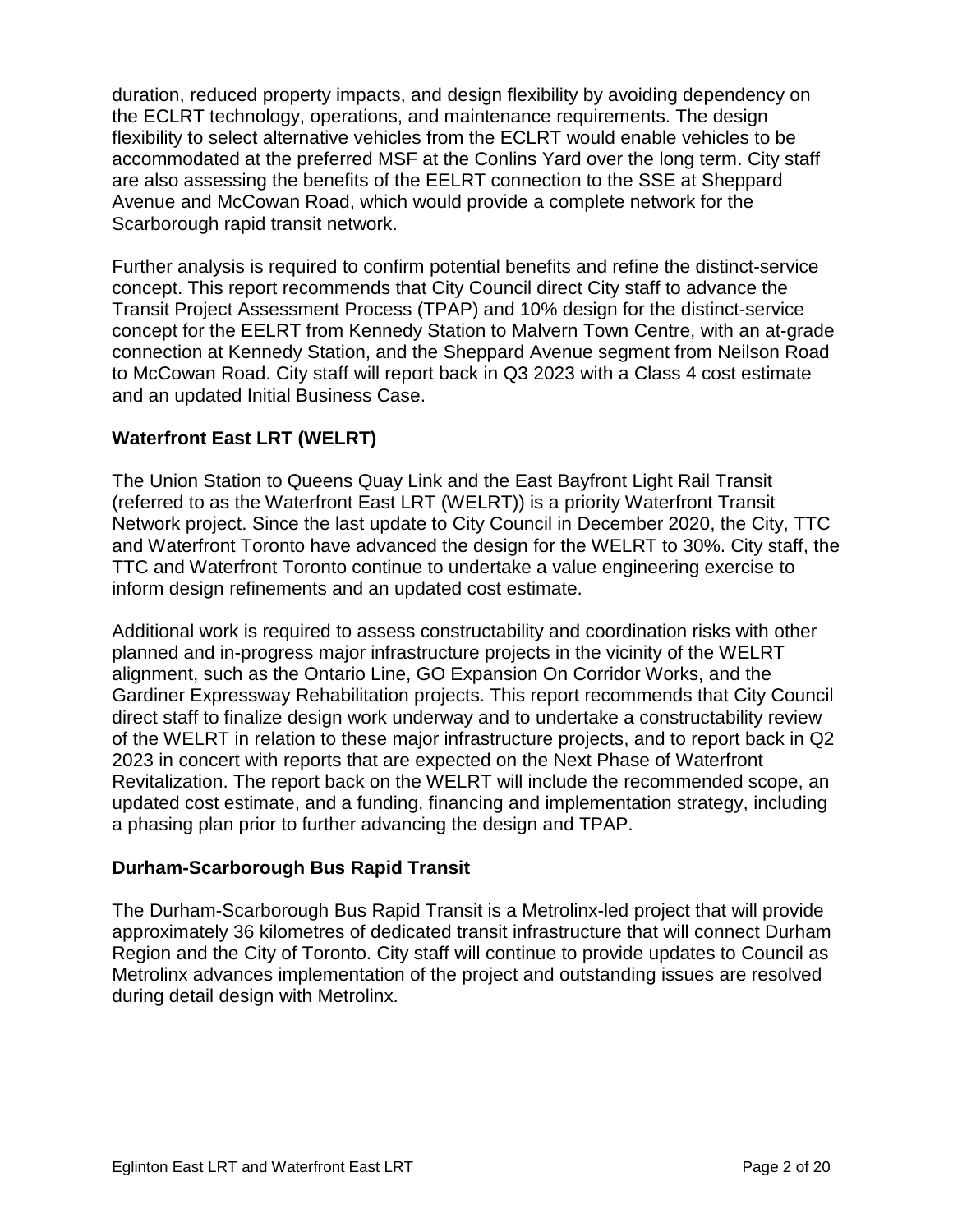# **RECOMMENDATIONS**

The Executive Director, Transit Expansion Office, and the Chief Planner and Executive Director, City Planning Division recommend that:

#### *Eglinton East LRT*

- 1. City Council direct the Executive Director, Transit Expansion Office to:
	- a. advance the Transit Project Assessment Process and 10% design for a distinct-service concept with an at-grade connection at Kennedy Station for the Eglinton East LRT (EELRT) from Kennedy Station to Malvern Town Centre, and the Sheppard Avenue segment from Neilson Road to McCowan Road; and
	- b. in consultation with the Chief Vehicle Officer, Toronto Transit Commission, complete an assessment of light rail vehicle options for the EELRT distinct-service concept.
- 2. City Council direct the Executive Director, Transit Expansion Office to report back to City Council in Q3 2023 with a Class 4 Cost Estimate and 10% design for the EELRT as a distinct-service concept based on Recommendation 1.
- 3. City Council direct the Executive Director, Transit Expansion Office in consultation with the Chief Planner and Executive Director, City Planning, to report back with an updated Initial Business Case for the EELRT in Q3 2023 based on Recommendation 1.
- 4. City Council request that Metrolinx work with City staff to accommodate and protect for the EELRT distinct-service concept in the design and delivery of the Scarborough Subway Extension project, particularly at the Kennedy Station and Sheppard-McCowan Station interfaces.
- 5. City Council request the Ministry of Transportation to incorporate provisions to accommodate the EELRT distinct-service concept in the rehabilitation work on the Morningside-401 overpass.
- 6. City Council confirm that the Conlins Yard owned by Metrolinx is the preferred location for the EELRT Maintenance and Storage Facility and request Metrolinx to provide the City with permanent access to the site.

#### *Waterfront Transit Network*

7. City Council direct the Executive Director, Transit Expansion Office to undertake a constructability review of the Union Station to Queens Quay Link and the East Bayfront LRT (the Waterfront East LRT) in consultation with the Chief Planner and Executive Director, City Planning, the TTC and Waterfront Toronto, to assess constructability and coordination risks with major infrastructure projects in the vicinity of the Waterfront East LRT alignment.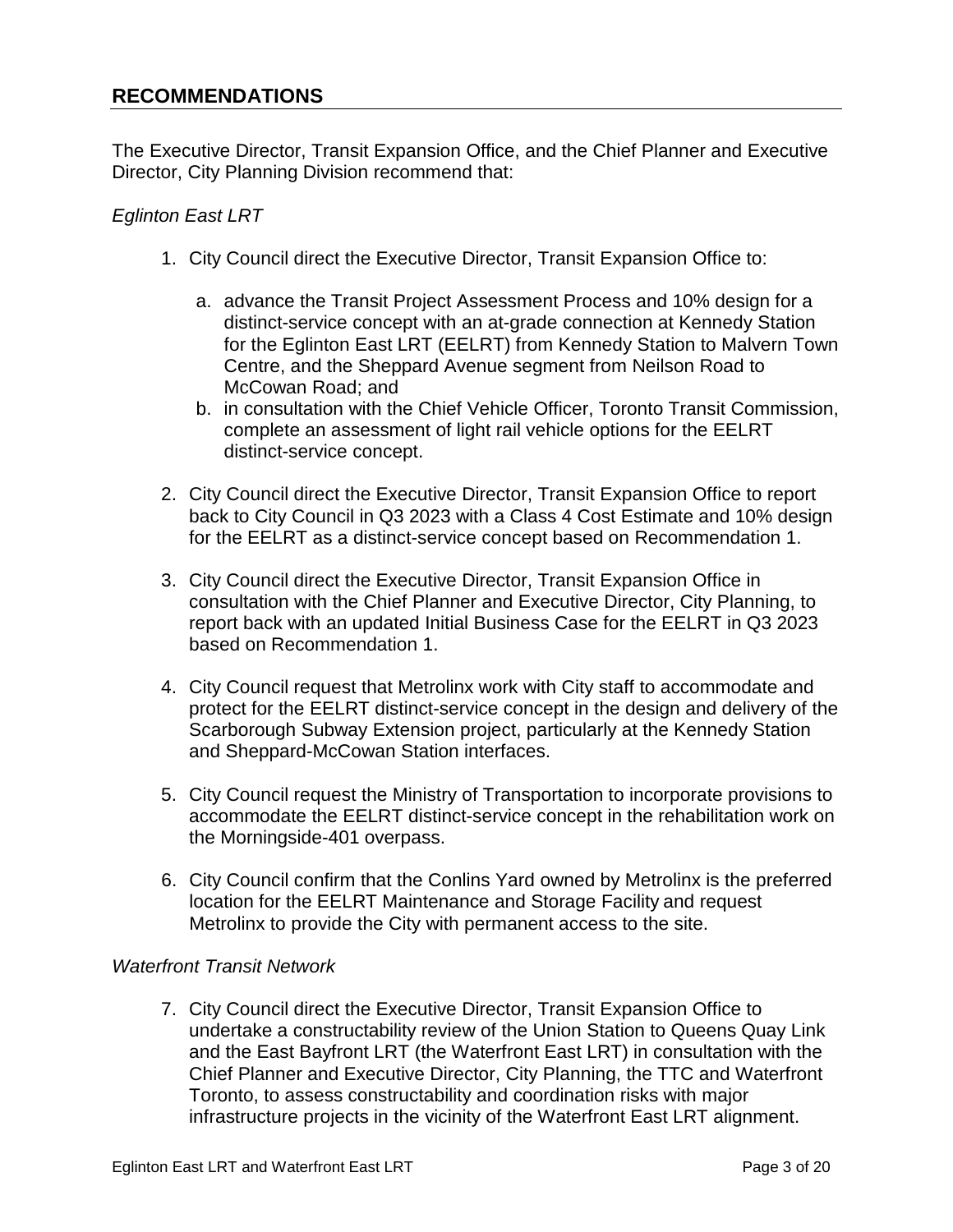- 8. City Council direct the Executive Director, Transit Expansion Office in consultation with the Chief Planner and Executive Director, City Planning, the TTC, and Waterfront Toronto, to report back to City Council in concert with reports on the Next Phase of Waterfront Revitalization anticipated in Q2 2023 with:
	- a. the recommended alignment and scope of the project based on ongoing work and the review outlined in Recommendation 7;
	- b. an updated cost estimate; and
	- c. a funding, financing and implementation strategy, including a phasing plan.

#### *General*

9. City Council forward this report for information to the Toronto Transit Commission Board and the Waterfront Toronto Board.

# **FINANCIAL IMPACT**

#### **Eglinton East LRT**

In February 2021, City Council approved the redirection of the City's existing contribution to the Scarborough Subway Extension (\$1.2 billion) to the construction of the EELRT. Per Council direction, City staff have advised the Provincial and Federal governments of City Council's funding commitment and requested intergovernmental funding to fully fund the construction of the project. Previously approved budgets will support the planning and design work on the EELRT contemplated in this report.

#### **Waterfront East LRT**

There is currently no committed funding for the construction of the Waterfront East LRT. As project design advances, City staff will seek City Council approval for a funding and financing strategy in Q2 2023 for the construction of the Waterfront East LRT in concert with the broader Waterfront Strategy. The constructability review contemplated in Recommendation 7, will be funded by the available funds in the Council Approved 2022 – 2031 Capital Budget (CCI115-02) Constructability Review.

The Chief Financial Officer and Treasurer has reviewed this report and agrees with the financial impact information.

# **DECISION HISTORY**

In January 2018, City Council adopted with amendments *EX30.1 Waterfront Transit Network Plan*, and endorsed the overall Waterfront Transit Network Plan, including identification of priority segments. Council directed staff to complete a focused feasibility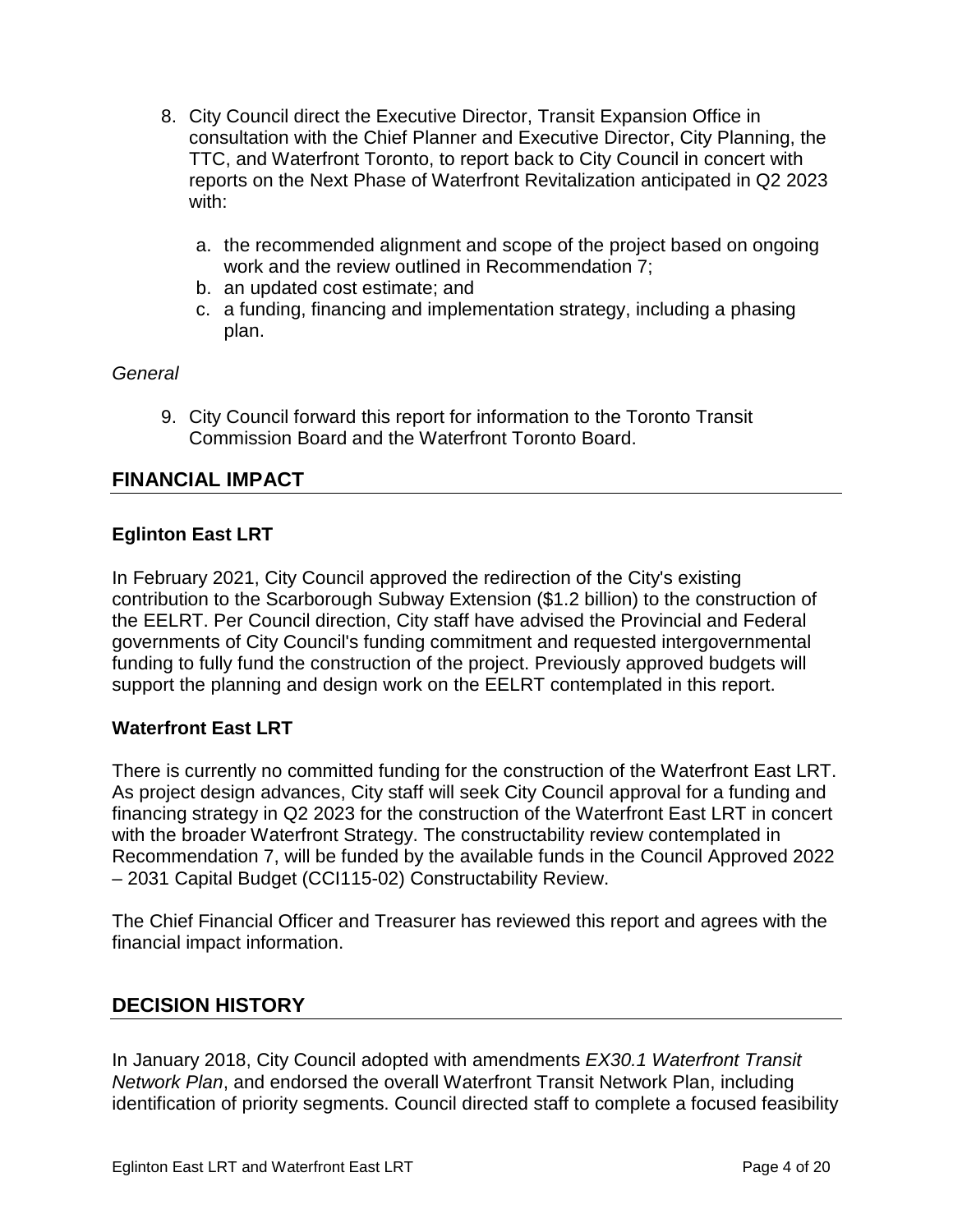study of light rail and automated funicular technology options for connecting transit below grade between Union Station and Queens Quay. Link:<http://app.toronto.ca/tmmis/viewAgendaItemHistory.do?item=2018.EX30.1>

In May 2018, City Council adopted *EX34.1 Eglinton East Light Rail Transit Project Update and Next Steps*, which provided an update on the Eglinton East Light Rail Transit (EELRT) project.

Link:<http://app.toronto.ca/tmmis/viewAgendaItemHistory.do?item=2018.EX34.1>

In April 2019, City Council adopted with amendments *EX4.1 Toronto's Transit Expansion Program - Update and Next Steps* to advance the EELRT and components of the Waterfront Transit Network, including the Union Station to Queens Quay and East Bayfront Light Rail Transit projects.

Link:<http://app.toronto.ca/tmmis/viewAgendaItemHistory.do?item=2019.EX4.1>

In February 2020, City Council adopted with amendments *PH13.3 Official Plan Review: Transportation - Recommended Official Plan Amendment*, and approved changes to strengthen existing transit and transportation policies. The changes include the expansion and protection of higher-order transit and enhanced surface transit networks that include the EELRT, and the Waterfront Transit Network, captured on Map 4: Higher-Order Transit Corridors and Map 5: Enhanced Surface Transit Network. Link:<http://app.toronto.ca/tmmis/viewAgendaItemHistory.do?item=2020.PH13.3>

In November 2020, City Council adopted, with amendments, *EX18.3 Update on Metrolinx Transit Expansion Projects – Fourth Quarter 2020* and adopted directives related to several Metrolinx transit expansion projects, including the Ontario Line and the Durham-Scarborough Bus Rapid Transit projects. Link:<http://app.toronto.ca/tmmis/viewAgendaItemHistory.do?item=2020.EX18.3>

In December 2020, City Council adopted with amendments *EX19.5 Update on the City's Transit Expansion Projects - Fourth Quarter 2020*, and approved the updated design of the EELRT and directed staff to update the business case and advance the Transit Project Assessment Process accordingly. Council also directed staff to report back on the updated business case analysis, recommended schedule, and phasing approach for the EELRT and Waterfront Transit priority segments, including Union Station to Queens Quay Link and the East Bayfront LRT.

Link:<http://app.toronto.ca/tmmis/viewAgendaItemHistory.do?item=2020.EX19.5>

In February 2021, City Council adopted with amendments *EX21.2 2021 Capital and Operating Budgets*, and redirected \$1.2 billion in funding from the Scarborough Subway Extension towards the EELRT. Council also directed the City Manager and Chief Financial Officer to request financial support from Provincial and Federal Governments to fully fund the EELRT.

Link:<http://app.toronto.ca/tmmis/viewAgendaItemHistory.do?item=2021.EX21.2>

On July 6, 2021, City Council adopted *EX25.5 Update on Metrolinx Transit Expansion Projects - Second Quarter 2021*, which provided a status update on Metrolinx-led transit expansion projects currently underway in Toronto, with a focus on Metrolinx's Subway Program, SmartTrack Stations Program, and Durham-Scarborough Bus Rapid Transit.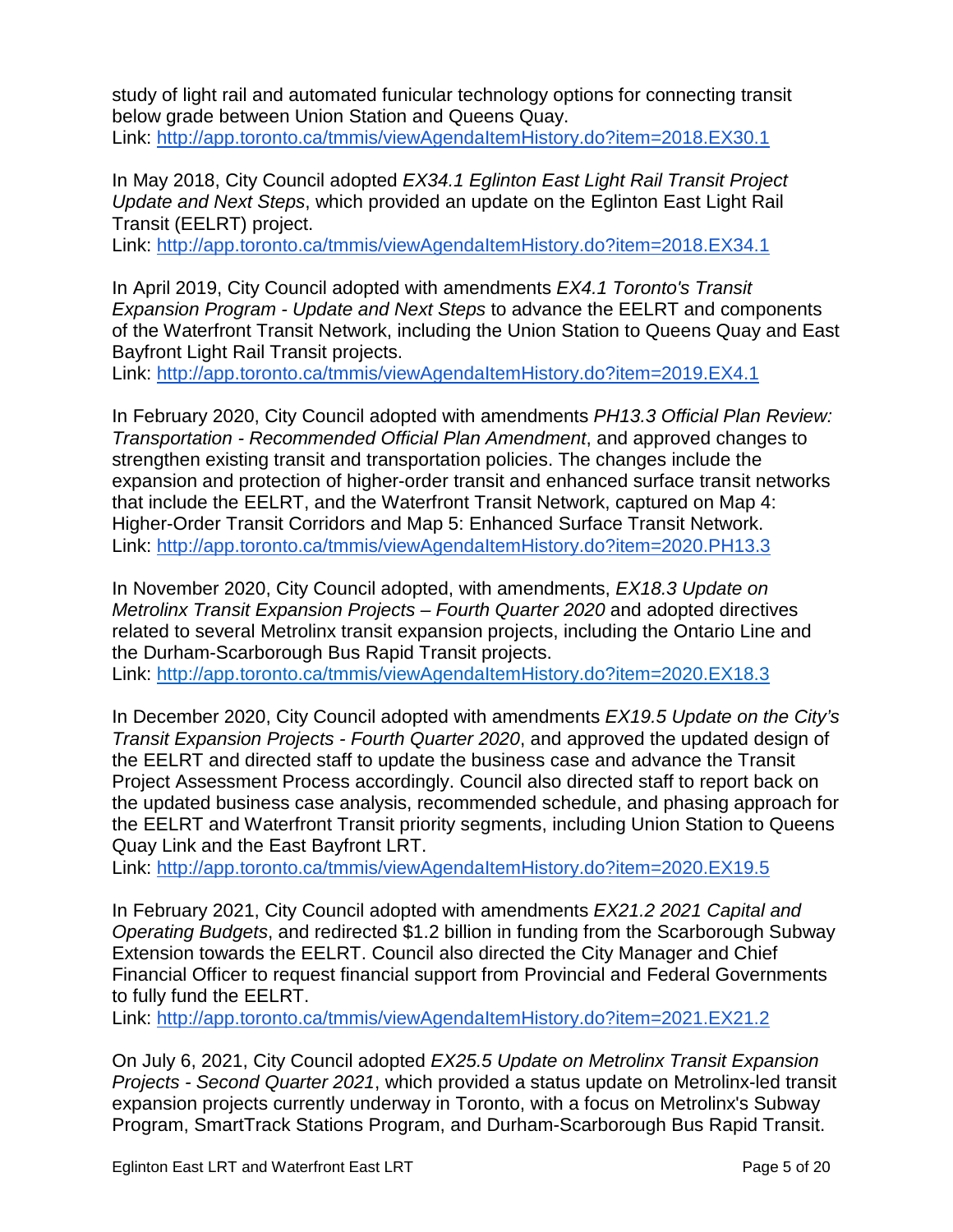Link:<http://app.toronto.ca/tmmis/viewAgendaItemHistory.do?item=2021.EX25.5>

On July 14, 2021, City Council adopted *MM35.22 Mitigating Community Concerns: Refining the Metrolinx Durham-Scarborough Bus Rapid Transit Proposal*, and directed staff to request Metrolinx to further engage the Highland Creek Community on the curbed centre median for the Durham-Scarborough Bus Rapid Transit project and consider design alternatives along Ellesmere Road from Kingston Road to Military Trail. Link:<http://app.toronto.ca/tmmis/viewAgendaItemHistory.do?item=2021.MM35.22>

In February 2022, City Council adopted with amendments *MM39.8: Requesting Metrolinx to participate in a Joint Constructability Exercise with the City of Toronto to Advance Plans for the Eglinton East Light Rail Transit* - *by Councillor Jennifer McKelvie, seconded by Mayor John Tory* and requested that Metrolinx undertake a constructability exercise with the City for the EELRT to resolve alignment issues at Kennedy station, evaluate the potential to host the Maintenance and Storage Facility at the Metrolinxowned Conlins site, and to ensure that the new Sheppard-McCowan Station for the Scarborough Subway Extension does not prohibit future higher order transit connections along Sheppard.

Link:<http://app.toronto.ca/tmmis/viewAgendaItemHistory.do?item=2022.MM39.8>

# **COMMENTS**

# **Eglinton East Light Rail Transit Project Update**

In December 2020, through *EX19.5*, City Council approved the updated design for the Eglinton East Light Rail Transit (EELRT) project. The EELRT is a proposed 15 kilometre extension of the Eglinton Crosstown LRT (ECLRT) from Kennedy Station to Malvern Town Centre via the University of Toronto Scarborough Campus (UTSC).The report also highlighted a potential future segment extending west along Sheppard Avenue. This segment would connect with the terminus of the provincial Scarborough Subway Extension (SSE) and the planned future terminus of the provincial Sheppard Subway Extension at Sheppard Avenue and McCowan Road. The EELRT will provide a connection to other higher-order transit services, including the ECLRT, Guildwood and Kennedy GO stations and Line 2 (Bloor-Danforth). By connecting with Line 2 via Kennedy Station and the future Sheppard-McCowan Station, the EELRT would provide an integrated LRT network. It will improve transit reliability for residents in eastern Scarborough and support the development of complete communities.

Since December 2020, City staff have continued to advance design of the EELRT project to approximately 10% design. Consultant services were retained to support further refinement of the project design and costs, and initiate the Transit Project Assessment Process (TPAP). Given the proximity of the planned EELRT to the SSE, City staff have been working with Metrolinx to identify potential conflicts and propose mitigating solutions based on existing Metrolinx contracts. Efforts are also underway to identify opportunities to coordinate construction of the projects.

The SSE is a proposed 7.8 kilometre extension of Line 2 from Kennedy Station to Sheppard and McCowan via Scarborough Town Centre. The project is being delivered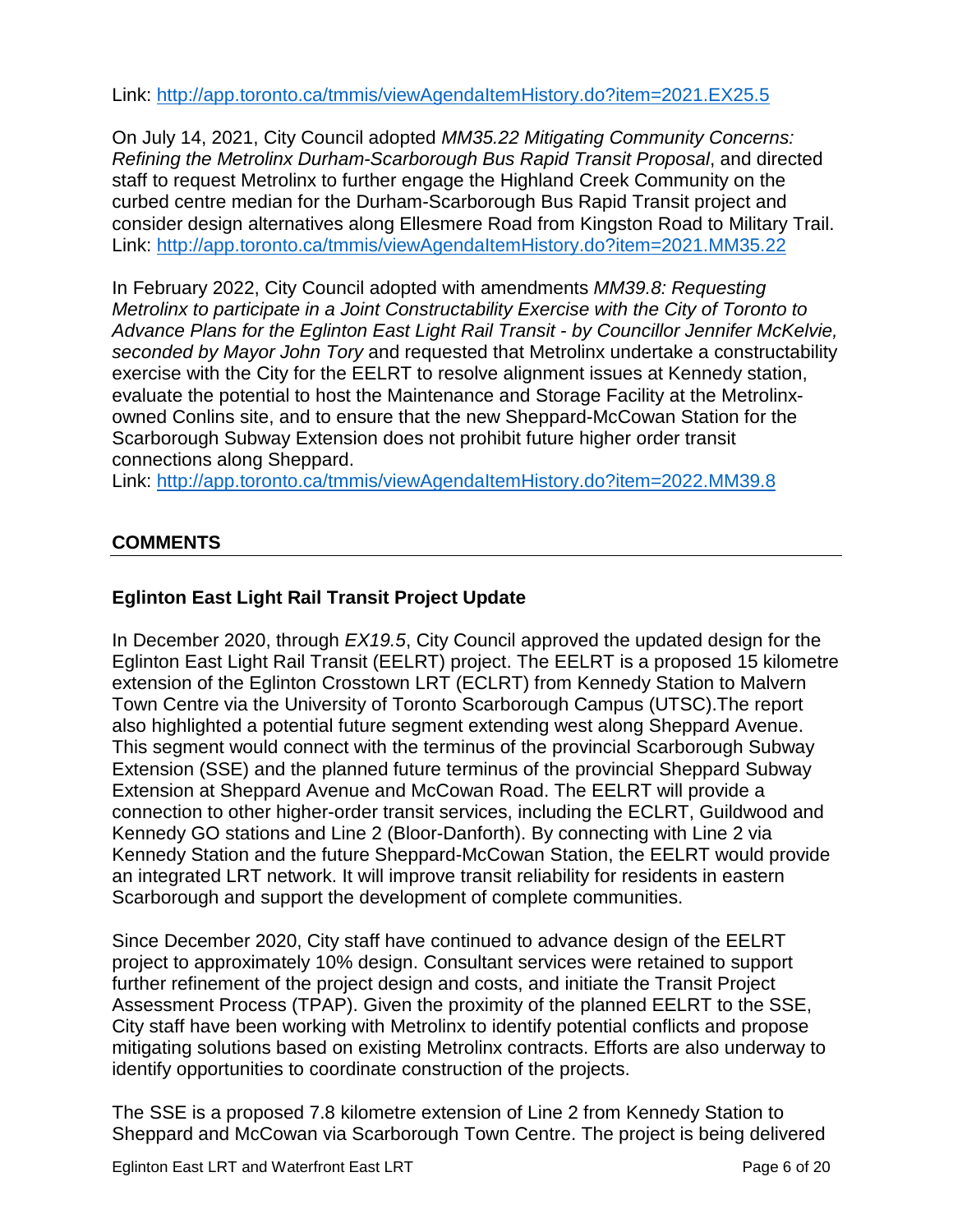by Metrolinx as part of the Province's Subway Program. The Advance Tunnel contract was awarded to Strabag Inc. in May 2021 and excavation and construction is currently underway. Metrolinx's Request for Proposals (RFP) for the Stations, Rail, and Systems (SRS) contract is currently in market, with the major design phase of work expected to begin in fall 2022.

The Sheppard Subway Extension is also planned for delivery by the Province and will connect the existing terminus at Don Mills Station on Line 4 (Sheppard) to the SSE terminating at Sheppard and McCowan. The 2022 Ontario Budget<sup>[1](#page-6-0)</sup> reaffirmed the Province's commitment to deliver the Sheppard Subway Extension by advancing planning work for the project. City staff continue to work with Metrolinx to plan for convenient integration of the Sheppard Subway Extension and the SSE with the EELRT to improve passenger connection at the future transit hub at Sheppard and McCowan.



*Through-Service Interface Issues and Constructability Assessment* 

<span id="page-6-0"></span>1 <https://budget.ontario.ca/2022/>

Eglinton East LRT and Waterfront East LRT **Page 7 of 20**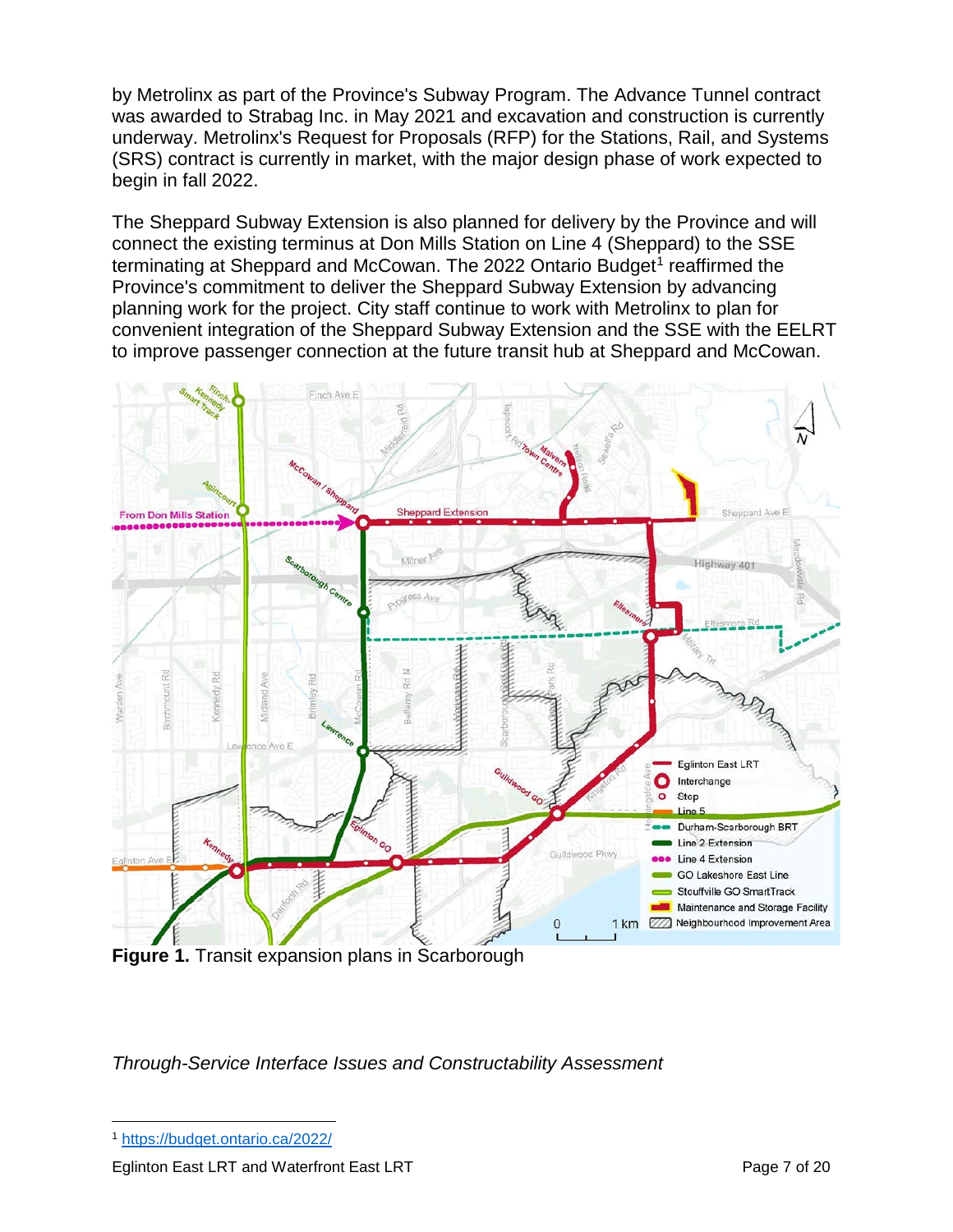Initial planning for the EELRT envisioned the project as an extension of the Metrolinxowned ECLRT by extending the ECLRT tracks underground at Kennedy Station, to enable through-service at Kennedy Station. In 2020, City Council approved the EELRT through-service alignment. As part of the work underway to refine the project design to 10%, City staff undertook a constructability assessment of the EELRT through-service alignment. This assessment identified significant SSE interface issues and challenges delivering the through-service concept at Kennedy Station.

The key challenge is that the eastern end of the EELRT tunnel box would be resting directly on top of the SSE bored tunnel with less than 2 metres of separation estimated between the two tunnels. This is an issue because the SSE bored tunnel has not been designed to support the load of the EELRT tunnel and therefore, the additional load and construction disruption caused by the EELRT would negatively impact the integrity of the SSE tunnel. City and Metrolinx staff considered SSE design changes to incorporate structural protections to mitigate this issue, including realigning the SSE to establish greater distance from the EELRT tunnel, or completing significant ground improvement and soil stabilization before advance tunnelling for the SSE begins. Metrolinx advised that the cost associated with any changes would be significant, as the Advance Tunnel contract has been awarded and construction is currently underway to prepare for excavation by the Tunnel Boring Machine. Additionally, changes to the tunnel design at this stage would significantly delay completion of the SSE. City staff have been unable to identify a viable solution to address this issue in order to maintain through-service at Kennedy Station. Without the ability to make changes to the SSE tunnel design, the Council-approved EELRT as a through service cannot be implemented and by implication, the assumptions for the EELRT in Attachment 1 of *EX19.5 Update on the City's Transit Expansion Projects - Fourth Quarter 2020* are no longer valid. Additional details on the findings of the constructability review are outlined in Attachment 2.

#### *Alternative Alignment: Distinct-Service Concept*

As part of the through-service constructability assessment, City staff conducted analysis that identified a distinct-service concept as a viable alternative that mitigates the SSE interface challenges and which could provide other benefits across the alignment. The EELRT distinct-service concept would have an at-grade connection at Kennedy Station and extend to a terminus at Malvern Town Centre. The EELRT would be well integrated to the broader future Kennedy Transit Terminal and provide convenient weather protected connections to Line 2. It will also provide connection to the ECLRT, TTC Bus Terminal, and future 15 minute two-way all-day GO Transit services. Passengers intending to continue their journey on the ECLRT would need to transfer in the same manner as those continuing on Line 2 and GO. For both the through and distinct-service options, it is projected that the majority of EELRT passengers are destined for downtown and the highest number of transfers would be between the EELRT and Line 2 and GO Transit service, rather than the ECLRT.

Based on these benefits, which are described in more detail below, this report recommends advancing the 10% design for the EELRT as a distinct-service with an atgrade interface at Kennedy Station, from Kennedy Station to Malvern Town Centre, and for the Sheppard Avenue segment from Neilson Road to McCowan Road. An updated business case will also be developed for City Council review in Q3 2023.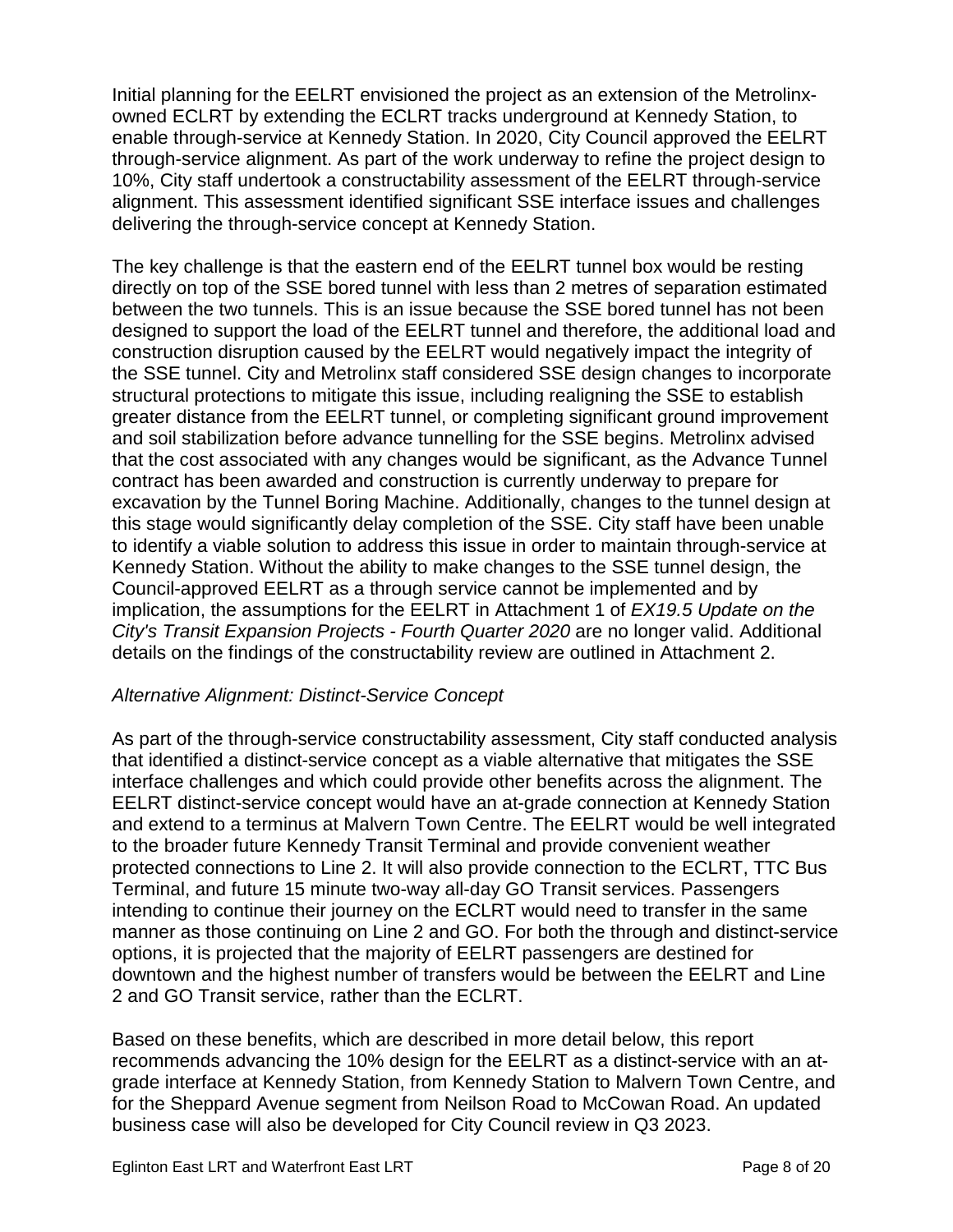# *Features and Benefits of a Distinct-Service Concept*

#### 1. At-grade Interface at Kennedy Station

An elevated and an at-grade interface were considered as two possible interface options at Kennedy Station for the distinct-service concept. The at-grade option was selected because it offers numerous benefits over the elevated option, including cost savings, a shorter construction duration (i.e. half that of the elevated option), and avoidance of 21 property takings on Eglinton Avenue. Compared to the elevated option, the at-grade interface at Kennedy Station could result in savings of up to \$650 million (2022\$) in property and construction related costs based on initial Class 5 level estimates.

The EELRT at-grade option was shown to have approximately 30 seconds longer transit user travel time over the elevated option, primarily due to travel though signalized intersections for the segment between Falmouth Avenue and Kennedy Station. Recognizing this, City staff will continue to refine the at-grade Kennedy interface in the context of long term planning for the Kennedy Transit Mobility Hub and with the overall key objective of enhancing the transit customer experience. Public engagement, as outlined below, will be held on the at-grade interface option before the 10% design phase is complete. Details of the assessment of the at-grade and elevated interface options at Kennedy Station are provided in Attachment 2.

2. Aligning EELRT Service with Demand

The distinct-service concept provides additional opportunities to tailor the service concept to the projected demand east of Kennedy Station. The distinct-service can effectively meet EELRT peak demand over the long term using trains of 50 metres or less, operating at approximately 5 minute frequencies. This provides the greatest operational flexibility to effectively improve service levels as required.

#### 3. Design Flexibility of Distinct-Service Vehicles

The through-service concept at Kennedy Station would have required adoption of the ECLRT design, operations, and maintenance requirements (i.e. 3-car consist Metrolinx Bombardier Flexity Light Rail Vehicles (LRVs)), and the maintenance requirements of the ECLRT ProjectCo, Crosslinx Transit Solutions. The distinct-service concept will allow for the selection of LRVs that are tailored specifically for the EELRT, in terms of length and car parts (e.g. 2-car trains). Use of these LRVs can avoid the requirement for an underground alignment (i.e. grade separation) at Kingston Road between Lawrence Avenue East and Morningside Avenue and avoid the need for a new LRT bridge over Highland Creek, as these EELRT-specific LRVs can operate within the existing grades. The distinct-service alignment can also utilize shorter platforms that reduce impacts to the public right-of-way and property impacts along the corridor. These changes will result in significant cost savings as detailed below.

City staff, in consultation with the TTC, initiated a preliminary assessment of potential LRV options for the EELRT distinct-service concept. A preliminary market scan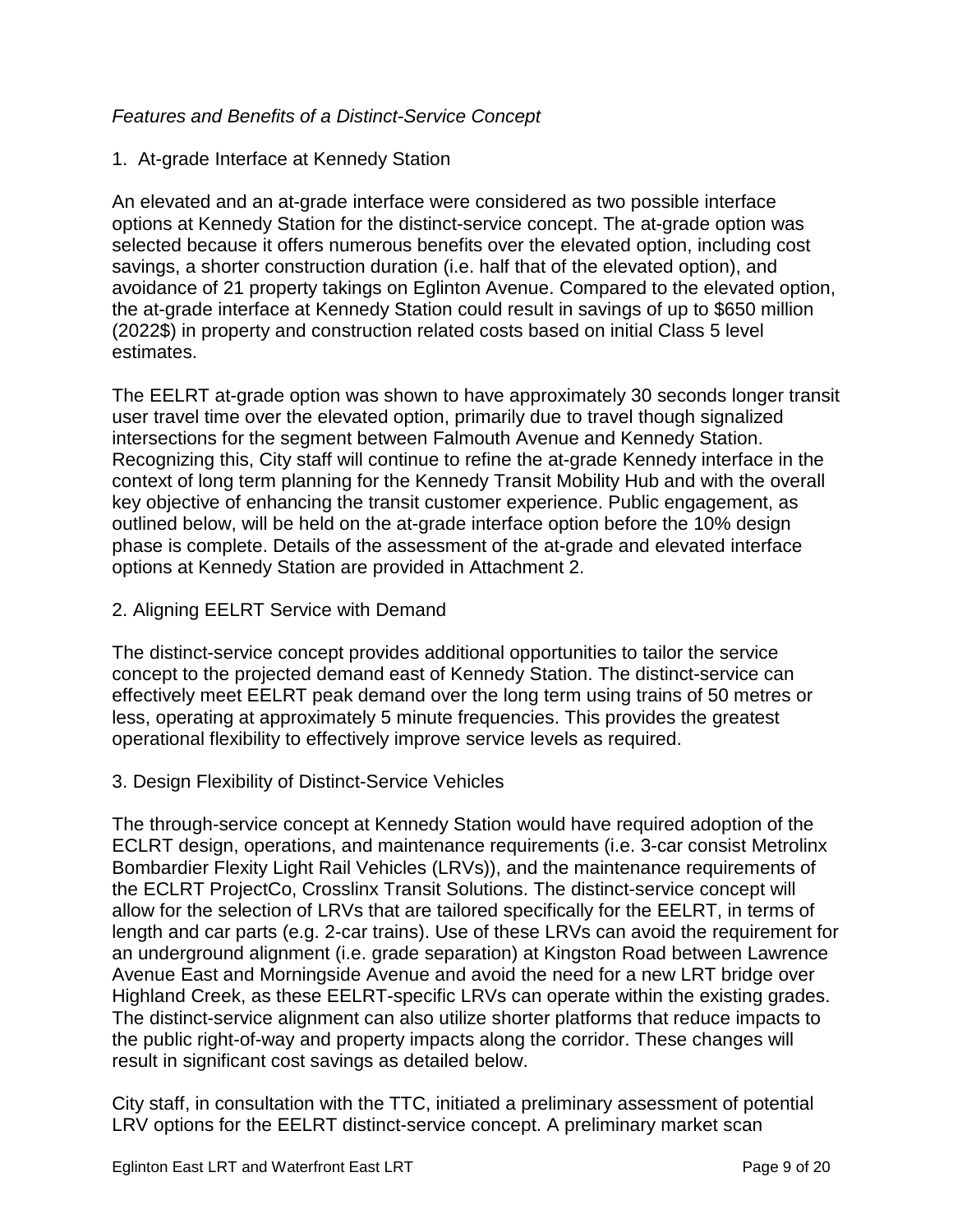identified a number of potential experienced vehicle manufacturers available to consider for procurement of the LRVs. These LRVs are used successfully in various cold weather transit systems in North America (e.g., Kitchener-Waterloo, Edmonton, Calgary, Portland, and New Jersey). City staff, in consultation with the TTC, will continue and complete the assessment of LRVs suitable for the EELRT.

City staff will also continue consultations with UTSC, based on the design flexibility offered by the distinct-service LRVs. Consideration of UTSC's expansion plans, including the recently announced new academy of medicine proposed at the intersection of Morningside Avenue and Military Trail will inform the discussions.

#### 4. Cost Savings

A preliminary Class 5 cost comparison, inclusive of construction, property and vehicles, has been completed for the EELRT distinct-service concept from Kennedy to Malvern Town Centre (approximately \$3.9 billion in 2022\$). Compared to the through-service (approximately \$6 billion in 2022\$), the distinct-service is estimated to result in cost savings of up to \$2.1 billion (in 2022\$). The cost savings are mainly attributed to the alignment remaining at-grade along its entire length, using existing road infrastructure, requiring less property acquisition, and using shorter trains and platforms. As a next step, City staff will develop a Class 4 Cost Estimate for the distinct-service concept and will report back in Q3 2023.

#### 5. Construction and Schedule Implications

The distinct-service concept will have a shorter construction duration by simplifying the connection at Kennedy Station (i.e. at-grade versus tunneled or elevated). This results in an opening date in the early or mid-2030s, or that may be 3 to 4 years earlier than the through-service concept, which avoids an extended construction period directly affecting businesses and residents along Eglinton Avenue East from Kennedy Station to Bimbrok Road. The distinct service will also have a reduced construction footprint.

#### *6. Maintenance and Storage Facility (MSF) Location and Capacity*

In December 2020, City Council approved an updated design of EELRT that includes the option to locate an MSF to the north of UTSC. In February 2022, City Council requested that Metrolinx and the City evaluate the potential to host the MSF at the Metrolinx-owned Conlins Yard. City staff have transmitted Council's request to Metrolinx and have completed a preliminary evaluation of the Conlins Yard which indicated the site has capacity to accommodate the distinct-service EELRT vehicles to meet demand beyond 2051. Conversely, the through-service would require greater MSF capacity and analysis to-date indicates that the Conlins Yard would not meet storage capacity requirements beyond 2051.

#### *7. Connection to Higher-Order Transit at Sheppard and McCowan*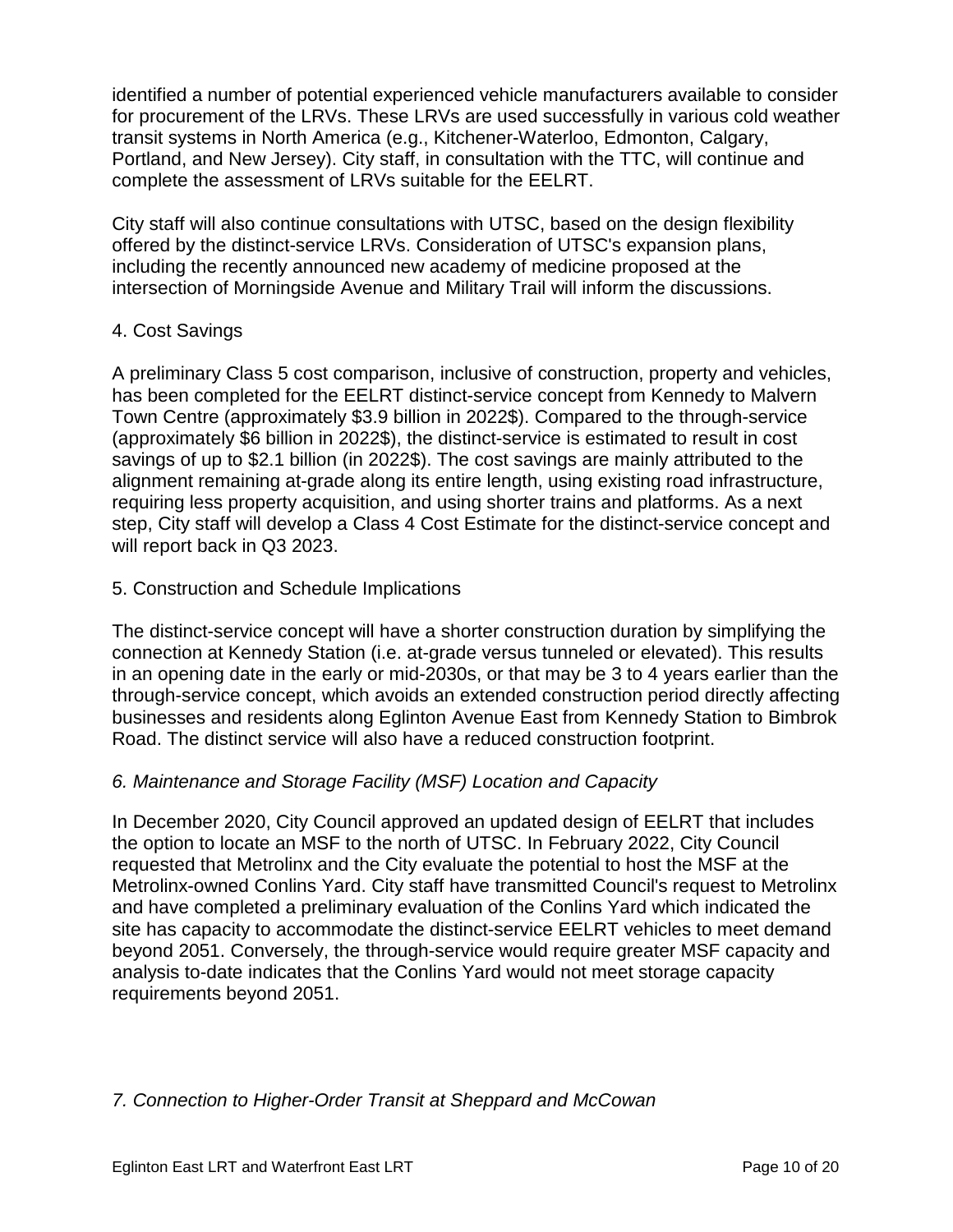The EELRT segment on Sheppard Avenue from Neilson Road to McCowan Road will connect with the terminus of the provincial SSE and the future planned provincial Sheppard Subway Extension at Sheppard Avenue and McCowan Road. By providing this additional connection, the EELRT would be able to achieve an integrated Scarborough rapid transit network, with improved travel times for passengers travelling from Malvern Town Centre. City staff have initiated discussion with Metrolinx to begin planning for an at-grade EELRT interface with the SSE at Sheppard-McCowan Station. Subject to City Council approval of the recommendations in this report, City staff will continue planning with Metrolinx to identify a preferred EELRT interface design at Sheppard-McCowan Station and will submit a formal request in fall 2022 to the Metrolinx SSE project team to accommodate the design plans accordingly.

# *Through-Service and Distinct-Service Benefits Summary*

| <b>Consideration</b>                                                                                     | <b>Through-Service</b><br>(with below-grade Kennedy<br>Station Interface)                                                        | <b>Distinct-Service</b><br>(with at-grade Kennedy Station<br>Interface)                       |
|----------------------------------------------------------------------------------------------------------|----------------------------------------------------------------------------------------------------------------------------------|-----------------------------------------------------------------------------------------------|
| <b>Interface Risks</b>                                                                                   | Significant interface risks and<br>dependencies with the SSE<br>construction                                                     | Limited interface risk and<br>increased project autonomy in<br>construction and operations    |
| <b>Cost Estimate</b>                                                                                     | $$6B (2022\$ <sup>*</sup>                                                                                                        | \$3.9B (2022\$)*<br>(up to \$2.1B in potential cost<br>savings)                               |
| <b>Kennedy Transfer</b><br><b>Time</b><br>(weighted average<br>transfer time to all<br>modes and street) | $1.5 \text{ mins}$                                                                                                               | 2.8 mins<br>$(+1.3 \text{ mins})$                                                             |
| <b>Business and</b><br>Neighbourhood<br><b>Construction Impacts</b>                                      | Extended construction period<br>with direct impact to businesses<br>and new residential fronting in<br>the Kennedy-Falmouth area | Shorter construction duration<br>and smaller footprint resulting<br>in reduced direct impacts |
| <b>In-Service</b>                                                                                        | 2036 or later                                                                                                                    | Early to mid-2030s                                                                            |
| <b>Natural Environment</b><br><b>Impacts</b>                                                             | New structure and infill within<br><b>Highland Creek valley</b>                                                                  | No new structure in Highland<br>Creek valley                                                  |
| <b>Conlins MSF</b>                                                                                       | Constrained MSF capacity for<br>future growth due to ECLRT 3-<br>car trains                                                      | MSF capacity sufficient for<br>future growth due to EELRT<br>tailored LRVs                    |

**Table 1.** EELRT Comparison of through and distinct-service benefits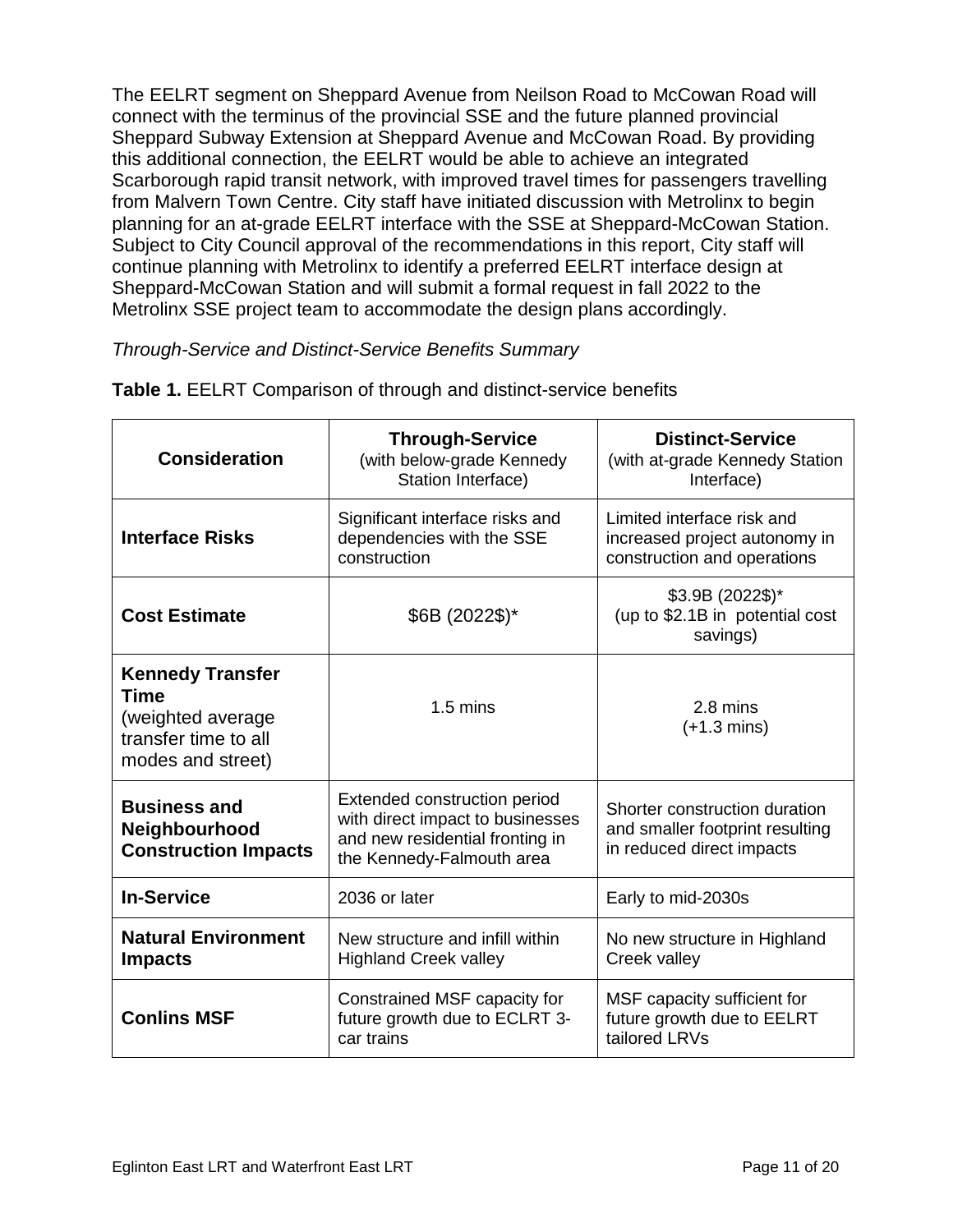| <b>Consideration</b>                          | <b>Through-Service</b><br>(with below-grade Kennedy<br>Station Interface)                   | <b>Distinct-Service</b><br>(with at-grade Kennedy Station<br>Interface)                                                  |
|-----------------------------------------------|---------------------------------------------------------------------------------------------|--------------------------------------------------------------------------------------------------------------------------|
| <b>Aligning Service with</b><br><b>Demand</b> | <b>ECLRT 3-car trains limit</b><br>flexibility to adjust service levels<br>cost effectively | Greater operational flexibility to<br>improve level of service cost<br>effectively (e.g., mixed 1-car/2-<br>car service) |

*\*Class 5 Order-of-Magnitude Cost Estimate for Construction and Vehicles, inclusive of property acquisition. Costs are considered accurate within a range of -25% to +30% for comparison purposes only in early \$2022, noting the ongoing unprecedented inflation observed in construction projects across Canada and globally.*

# *Morningside Bridge over Highway 401 Coordination Next Steps*

The EELRT alignment requires the use of the Morningside Bridge over Highway 401. The Ontario Ministry of Transportation (MTO) indicated plans for rehabilitation of this bridge in 2025, presenting an opportunity to coordinate some of the work required for the EELRT. MTO advised City staff that accommodation for the EELRT design requirements was included as a provisional item within the design contract. As a next step, City staff will engage MTO to coordinate planning for the projects. This report seeks authority to request MTO to incorporate provisions to accommodate the EELRT distinct-service concept in the rehabilitation work on the Morningside-401 overpass.

#### *Next Steps*

Subject to City Council's approval of the recommendations in this report, City staff will:

- Advance the TPAP and 10% design for the EELRT based on the distinct-service concept with at-grade interface at Kennedy Station, from Kennedy Station to Malvern Town Centre and for the Sheppard Avenue segment from Neilson Road to McCowan Road;
- Continue work to identify Light Rail Vehicle options in consultation with TTC;
- Work with Metrolinx to begin planning for the use of the Conlins Yard as the MSF for the EELRT and confirm permanent access to this site;
- Work with Metrolinx to incorporate protections for the EELRT in the SSE design and SRS contract and to determine a preferred design for the EELRT connection to the SSE and future Sheppard Subway terminus at Sheppard Avenue and McCowan Road;
- Undertake public engagement on the distinct-service concept in Q1 2023, including on the Kennedy Station interface, Kingston-Lawrence-Morningside segment, integration with UTSC, and the Sheppard Avenue segment including the terminus at Sheppard-McCowan Station for the SSE; and
- Report back in Q3 2023 with the updated design for approval and seek approval for funding required to advance the project to 30% design.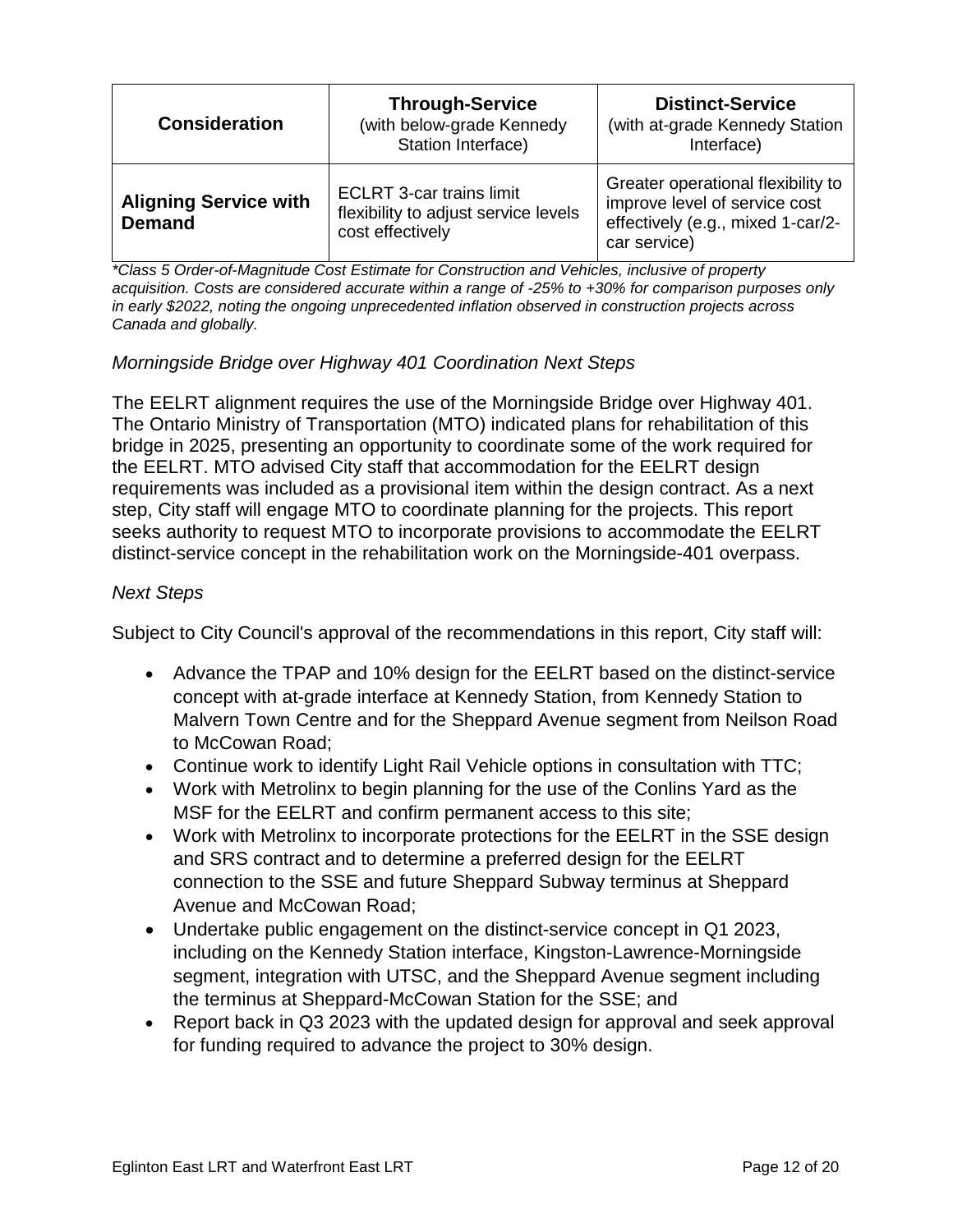#### **Waterfront Transit Network Update**

City Council approved the Waterfront Transit Network Plan in 2018, and in 2019, City Council directed staff to commence the preliminary design and engineering phase of the Waterfront Transit Network priority projects – Union Station to Queens Quay Link and the East Bayfront Light Rail Transit, known collectively as the Waterfront East LRT (WELRT) as outlined in Figure 3. The WELRT is a partnership between the City, TTC and Waterfront Toronto, with each organization delivering a component of the preliminary design and engineering work in accordance with their mandates and expertise. The TTC is overseeing the design of the below grade segment of the project from Union Station to the future portal on Queens Quay east of Bay Street (Area 1). Waterfront Toronto is leading design of the project from the portal to Cherry Street (Area 2A and 2B) and City staff are providing overall program coordination and oversight.

In December 2020, City staff provided an update which indicated a terminus point for the WELRT would be pursued at the Distillery Loop on Cherry Street, in order to advance the plans for redevelopment of the Quayside site at Parliament and Queens Quay. City Council directed staff to report back on the schedule and funding requirements for the WELRT, including phasing options.

Since the last update to City Council, the City, TTC and Waterfront Toronto have advanced the design for Area 1, 2A and 2B from 10% to a draft 30% design. The project team also is also examining options to extend the WELRT south on Cherry with a loop in the Port Lands (Area 2C) as a replacement for the Distillery Loop. Preliminary cost estimates indicated costs for the WELRT would exceed \$2 billion (2021\$). Consequently, City staff, Waterfront Toronto and the TTC are undertaking a value engineering exercise to inform the design and contain costs. This has included consideration of several design options for the tunnel and the at-grade portion of the WELRT. This additional design and costing work will be incorporated into the business case and Transit Project Assessment Process (TPAP) for the project.

The project team has worked with partners, including Metrolinx, to better understand planned major infrastructure works in the vicinity of the WELRT alignment. This includes planned City work on the Gardiner Expressway and Metrolinx works on the Ontario Line and GO Expansion On Corridor Works projects. As part of the work under way on the project, additional work is required to assess and mitigate constructability and coordination risks, in order to inform development of a robust project schedule, including a phasing plan, and an updated cost estimate.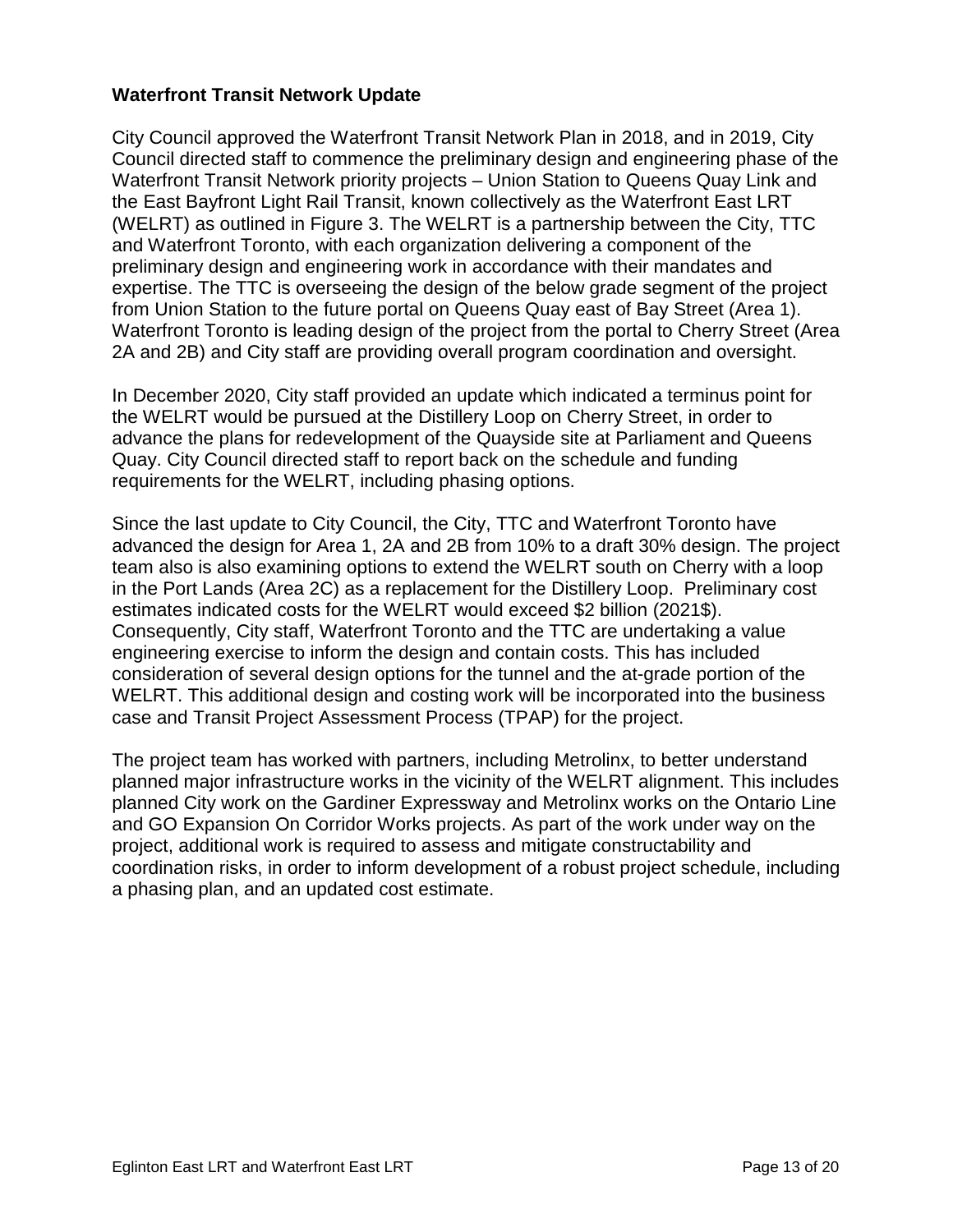

**Figure 3.** Waterfront East LRT

*Area Updates* 

Area 1 – Union Station

Area 1 from Union Station to Queens Quay, including the new LRT portal proposed to be located 90 meters east of Bay Street, is in the final stages of the 30% design. A value engineering exercise is underway by the TTC which includes consideration of scope refinements, such as a refined 4-platform solution at Union Station and some improvements to the Ferry Terminal Station at Queens Quay. TTC will continue work to finalize the 30% design including the at-grade surface condition on Bay Street after construction, complete a Metrolinx third party project review of the proposed design within the Union Station Rail Corridor, and update the cost estimate.

# Area 2A – Queens Quay East to Silo Tower

Area 2A includes the at-grade section of Queens Quay from the new LRT portal east of Bay Street to the existing silo tower east of Parliament Street. Waterfront Toronto has advanced the design on this segment to approximately 30%. This includes: the filling of a portion of the Yonge Street slip to accommodate the LRT portal; and the filling of a portion of the Parliament Street slip to accommodate the extension of Queens Quay to the east and the realignment of Parliament Street. The Yonge Street slip will be designed as an open space that can be integrated with the plans for a future park on the east side of the Yonge slip. The road and LRT design at Parliament Street includes consideration of the latest development plans for the Quayside site, consistent with approved Precinct Plans.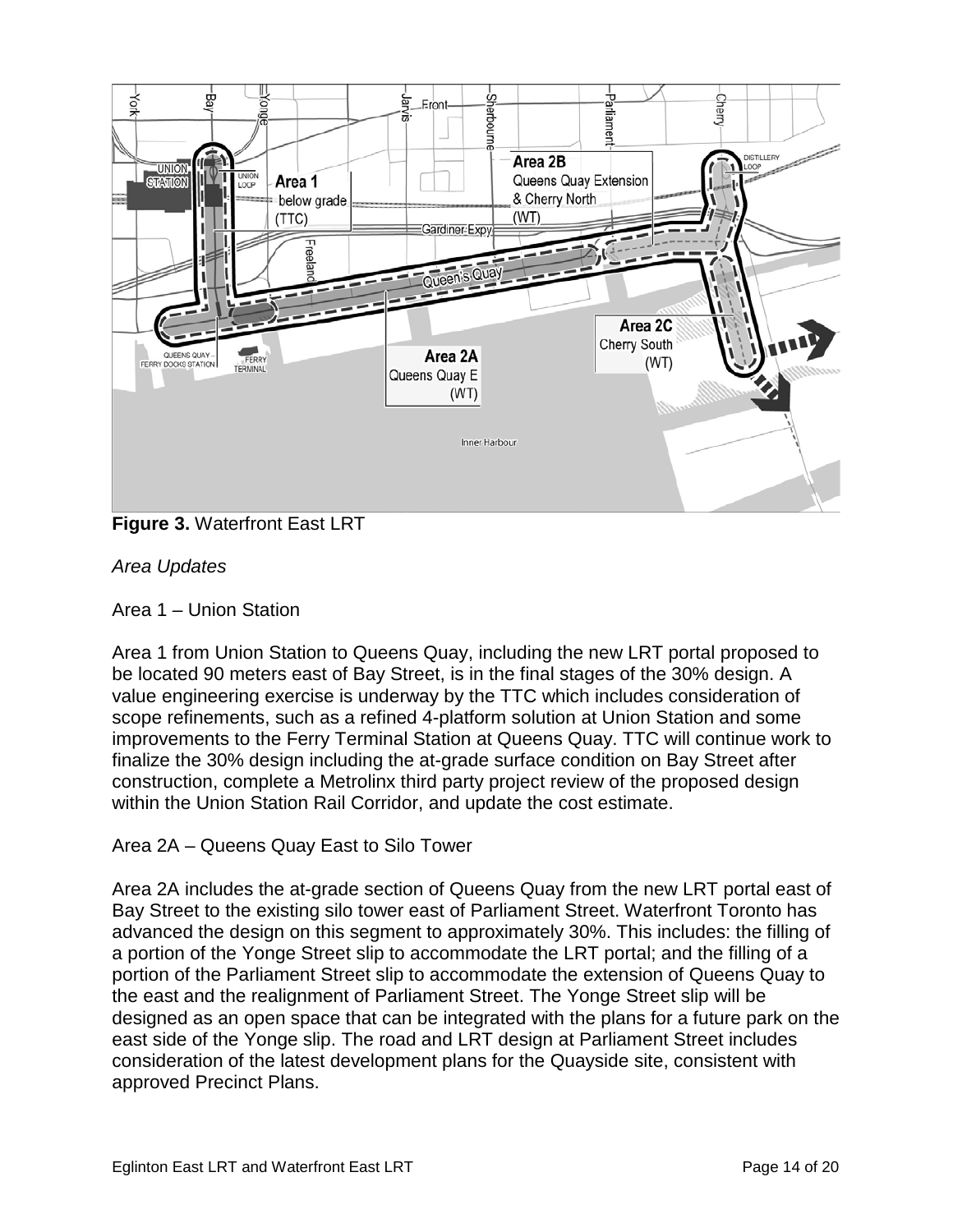#### Area 2B – Silo Tower to Cherry Street

Area 2B continues the extension of Queens Quay from the silo tower to Cherry Street, north on the new Cherry Street alignment (currently in the early works stage of construction), and through a new rail corridor underpass with the intention of connecting to the existing Distillery Loop. Design of the underpass and connection to the Distillery Loop would require complex construction coordination with the City's Gardiner Expressway - Lake Shore Boulevard reconfiguration project, the storm water management plans in the Cherry Street corridor, as well as the Province's Ontario Line alignment and other Metrolinx projects in the GO rail corridor. The preferred design for the rail underpass will require relocating the existing Metrolinx signal tower building on the north side of the rail corridor to a new position just east of the current location. The new rail underpass must be constructed at a lower elevation than the grade of the existing Distillery Loop and this will require elimination of the existing loop once construction of the WELRT is complete. Improvements to the Cherry Street underpass are part of a larger study for improved pedestrian and cycling connections and objectives to improve waterfront connectivity in the City.

A replacement for the Distillery Loop will be identified working within the approved Waterfront Transit Network Plan. Options for a new location in Villiers Island will be explored, which would take advantage of the current road network and flood protection work in the area. The new LRT loop location will also be assessed in close coordination with the next phase of the Villiers Island development project. The next step will be to advance a new loop location within Villiers Island to 30% design.

Advancing the WELRT to Villiers Island would support the broader development strategy for this new and emerging mixed use community. Higher order transit is an important element of enabling infrastructure called for in the Waterfront Secondary Plan to unlock the development of this area. An update on the vision and priorities for the Next Phase of Waterfront Revitalization will be provided in a report to Executive Committee and City Council in July 2022.

Waterfront Toronto is also advancing the TPAP for Areas 1, 2A and 2B. In addition, an EA addendum will be prepared to the Lower Don Lands Environmental Assessment Master Plan for the Distillery Loop decommissioning and the proposed Villiers Island loop, and another EA addendum will be prepared for the East Bayfront Class EA Master Plan for the proposed land creation in Parliament Slip.

#### *Constructability Review*

Construction of the WELRT will require coordinated staging with numerous projects, including but not limited to the Ontario Line, the Gardiner Expressway reconfiguration, and the GO Expansion On Corridor Works projects. Some of these projects will begin construction activity as early as this year. Coordinated delivery of the projects will require staging of road and GO Transit closures, which will require review and approval by Metrolinx as applicable. It may also be necessary to incorporate requirements in procurement documents for the interfacing projects to ensure WELRT works continue to advance. The protections required, schedule constraints, and potential construction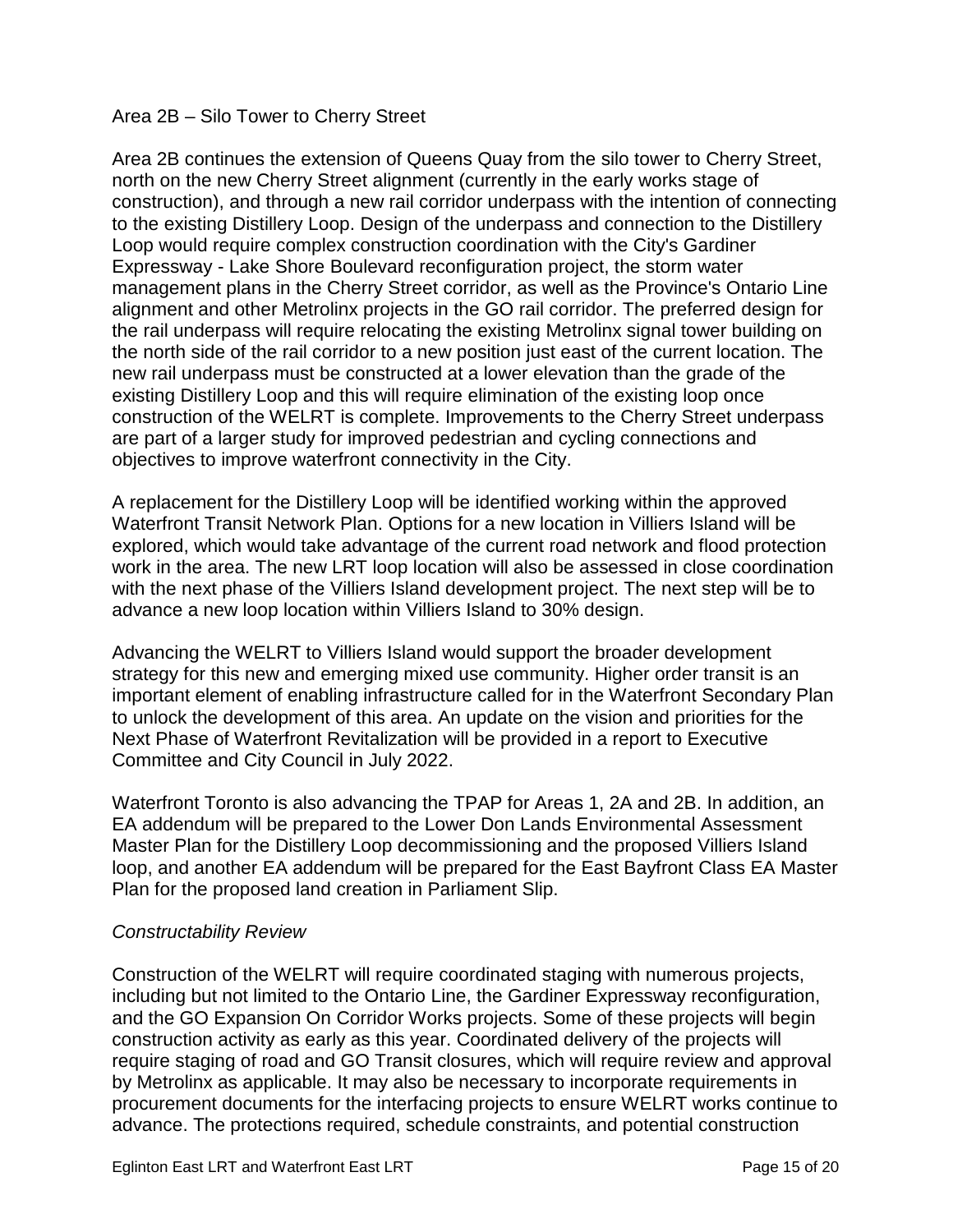risks will be better understood as contractors are selected and on-boarded to deliver these projects.

Given the size, duration and complexity of these major infrastructure projects, additional work is required to assess constructability and coordination risks with the WELRT. As such, this report is seeking authority to procure consulting services to conduct a constructability review, in addition to the ongoing work, prior to seeking City Council approval of a funding and implementation plan for advancing the WELRT. The scope of the constructability review includes recommendations and options to:

- Assess construction coordination risks and develop mitigation strategies;
- Develop a phasing plan for the project; and
- Refine the project scope as required.

Funding for this review is within existing budgets of the Transit Expansion Office (TEO).

#### *Next Steps*

Through this report, City staff are seeking authority for the TEO to undertake the contructability review and to provide coordination and oversight to implement the resulting recommendations in consultation with Waterfront Toronto and TTC in preparation to advance the next phase of the WELRT project. This review will enable City staff in consultation with TTC and Waterfront Toronto to report back to City Council in Q2 2023 in concert with further reporting on the Next Phase of Waterfront Revitalization. The report back on the WELRT will include any recommended scope changes as required, an updated cost estimate and funding strategy, and an implementation plan that considers options to phase the delivery of the project to mitigate construction coordination risks.

Subject to Council approval, TEO will undertake a request for proposals (RFP) to identify potential consultants to support the constructability review. During this time, Waterfront Toronto will continue value engineering assessments and related refinements to the 30% design for Area 2A and 2B, initiate 30% design for a loop in Villiers Island in coordination with Villiers development plans, and prepare and update documentation for the TPAP. TTC will continue the value engineering exercise to inform 30% design refinements and the development of an updated cost estimate for Area 1.

#### *Waterfront West Transit Update*

In January 2018, City Council directed staff to report back on next steps for the design and construction of a dedicated LRT right-of-way connecting Exhibition Loop to Dufferin Gate Loop as part of the Council-approved Waterfront Transit Network plan. The Exhibition Loop-Dufferin Loop Extension will allow for greater operational flexibility and the future westward expansion of the Waterfront West LRT towards Humber Bay Shores. The TTC had substantially completed preliminary design and engineering work on the 30% design plans, however, the work on the LRT right-of-way design was paused to allow for better coordination with Metrolinx's evolving design for the combined Exhibition GO and Ontario Line Station. The TTC is in the early stages of restarting the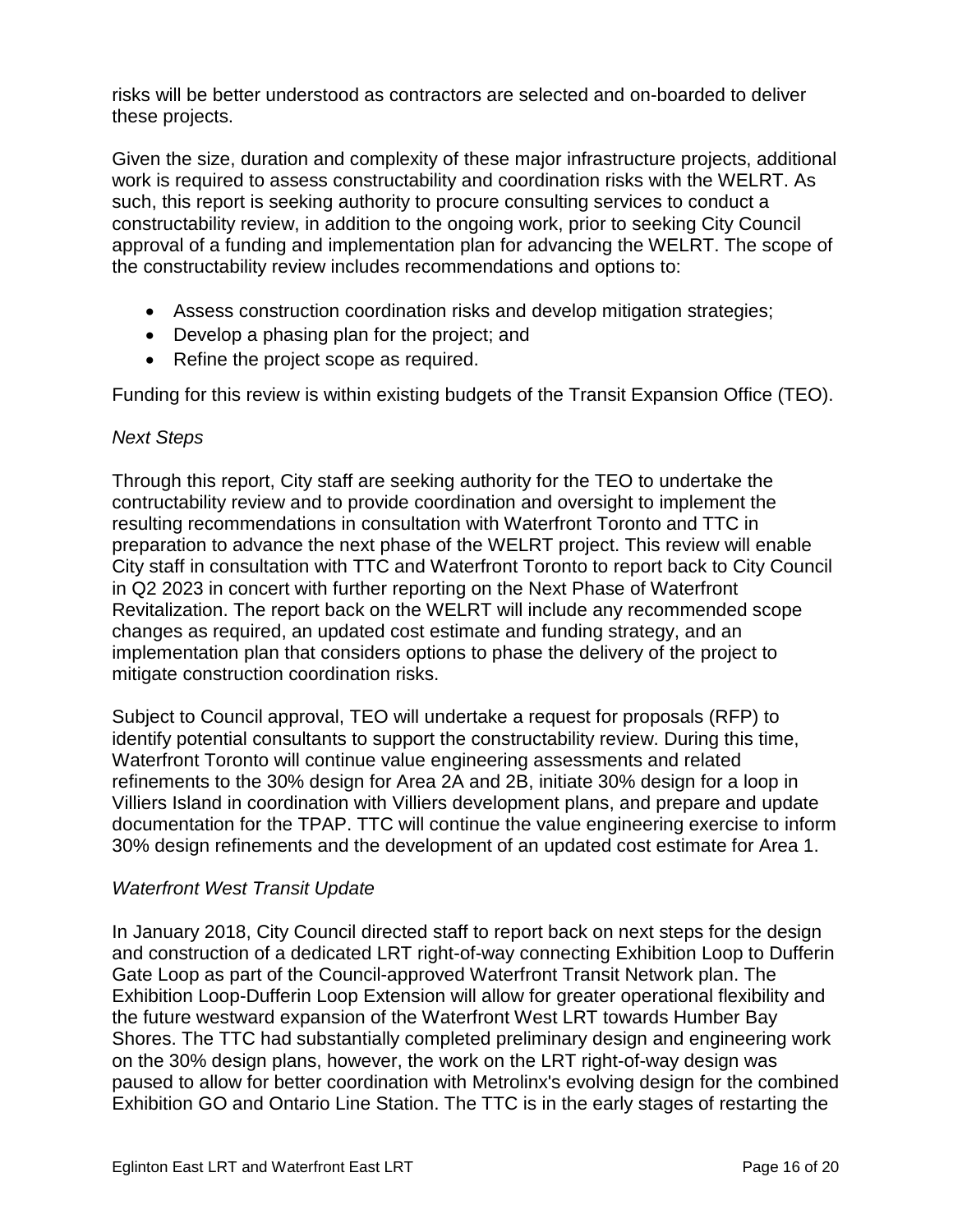project based on an updated understanding of plans for the Ontario Line and other surrounding projects.

Work is continuing on identified issues, including connections with the planned Metrolinx station infrastructure and the accommodation of surge crowds originating in Exhibition Place crossing the proposed LRT right-of-way. Other projects that are being considered include linkages to Ontario Place in conjunction with development plans for that site, Exhibition Place development plans, the Dufferin Street bridge replacement, the Dufferin Gate loop rehabilitation, and Liberty New Street. Early works have commenced for the Ontario Line Exhibition Station with the rest of construction anticipated to start in 2023 and an anticipated completion date of 2030.

# **Durham-Scarborough Bus Rapid Transit**

The Durham-Scarborough Bus Rapid Transit (DS-BRT) project will provide approximately 36 kilometres of dedicated transit infrastructure that will connect Durham Region and the City of Toronto. Figure 1 shows the recommended route.



**Figure 4.** Durham-Scarborough Bus Rapid Transit Route

The preliminary design divides the project into three segments in Toronto; generally the preferred road design is six lanes with a centre-median BRT. The three segments are:

- Ellesmere Road from Grangeway Avenue to Military Trail (6-Lane Median BRT)
- Ellesmere Road from Military Trail to Kingston Road (4-Lane Median BRT)
- Kingston Road from Ellesmere Road to Pickering border (6-Lane Median BRT)

The DS-BRT will foster a safe and accessible multi-modal network connecting communities, and will provide:

• Dedicated lanes for buses, where feasible, resulting in shorter travel times and more reliable transit service;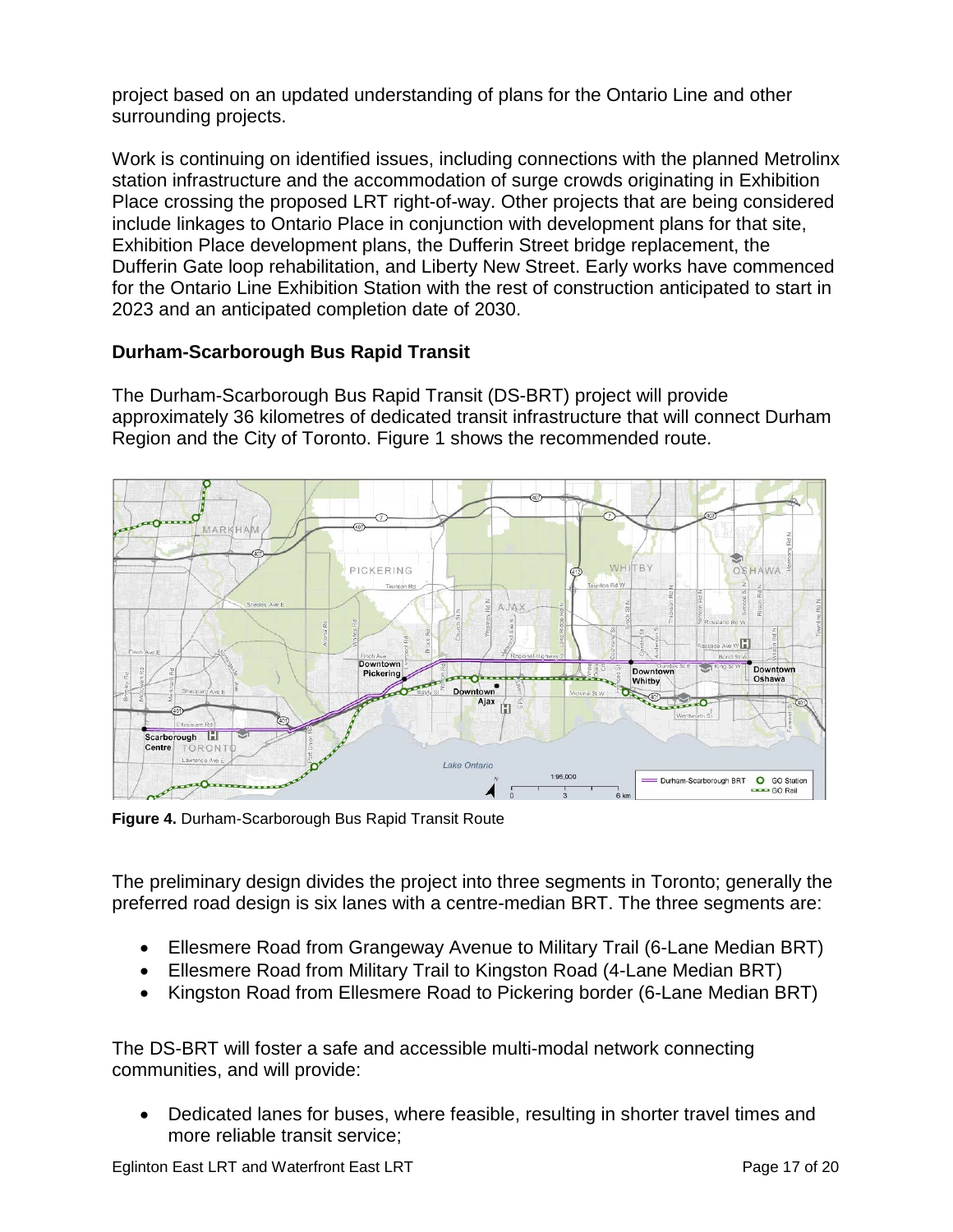- Better connections, with TTC, Durham Region Transit and GO Transit routes using the dedicated lanes and sharing the same stops, making it easier to travel throughout Toronto and the surrounding region; and
- Frequent service with a bus arriving every 5 minutes or less during peak hours when both TTC and DRT services are considered.

#### *Community Engagement and TPAP Process*

City staff have been engaged for several years on the DS-BRT and worked collaboratively with Metrolinx to shape the direction of the project. Together with Councillors' offices, staff worked with Metrolinx to postpone the commencement of the Transit Project Assessment Process (TPAP) and extend the community consultations timeline to better understand and respond to issues raised by the local community. This allowed for an additional virtual open house for the Ellesmere community in September 2021. Metrolinx staff also met with local elected officials and the Highland Creek community for a walk-about of the area. The additional community engagement helped to refine the proposed preliminary design along the study corridor and to secure future commitments from Metrolinx as outlined below.

City staff support the dedicated transit lane and also acknowledge the local residential context of the Official Plan designated Neighbourhood areas on Ellesmere Road between Military Trail and Kingston Road. City and TTC staff will continue to work with the Metrolinx project team to refine the project during detailed design to minimize impacts on the local community.

Metrolinx issued the notice of commencement and completion for the TPAP on October 14, 2021 and January 20, 2022, respectively. The TPAP included the preparation of the Environmental Project Report (EPR) and preliminary design that will be used to initiate detailed design and procurement when the project is funded. The EPR was made available for public review and was approved by the Ontario Minister of Environment, Conservation and Parks on March 28, 2022.

The current stage of the planning and design work is fully funded by Metrolinx. As the project advances, City staff will seek Council authority as required to negotiate any future funding commitments related to capital construction costs and ongoing operating and maintenance arrangements and costs.

#### *Preliminary Design Refinements*

As noted above, additional stakeholder and public engagement helped to refine the proposed preliminary design along the study corridor. Some key proposed design changes in this process include:

- Reducing the number of general traffic lanes on Ellesmere Road between Military Trail and Kingston Road from six lanes (Four general traffic lanes and two dedicated centre median bus lanes) to four lanes (2 general traffic lanes and two dedicated centre median bus lanes).
- Adding new signalized intersections to improve vehicular and pedestrian access to the local community and businesses on Ellesmere Road at Muirbank Road,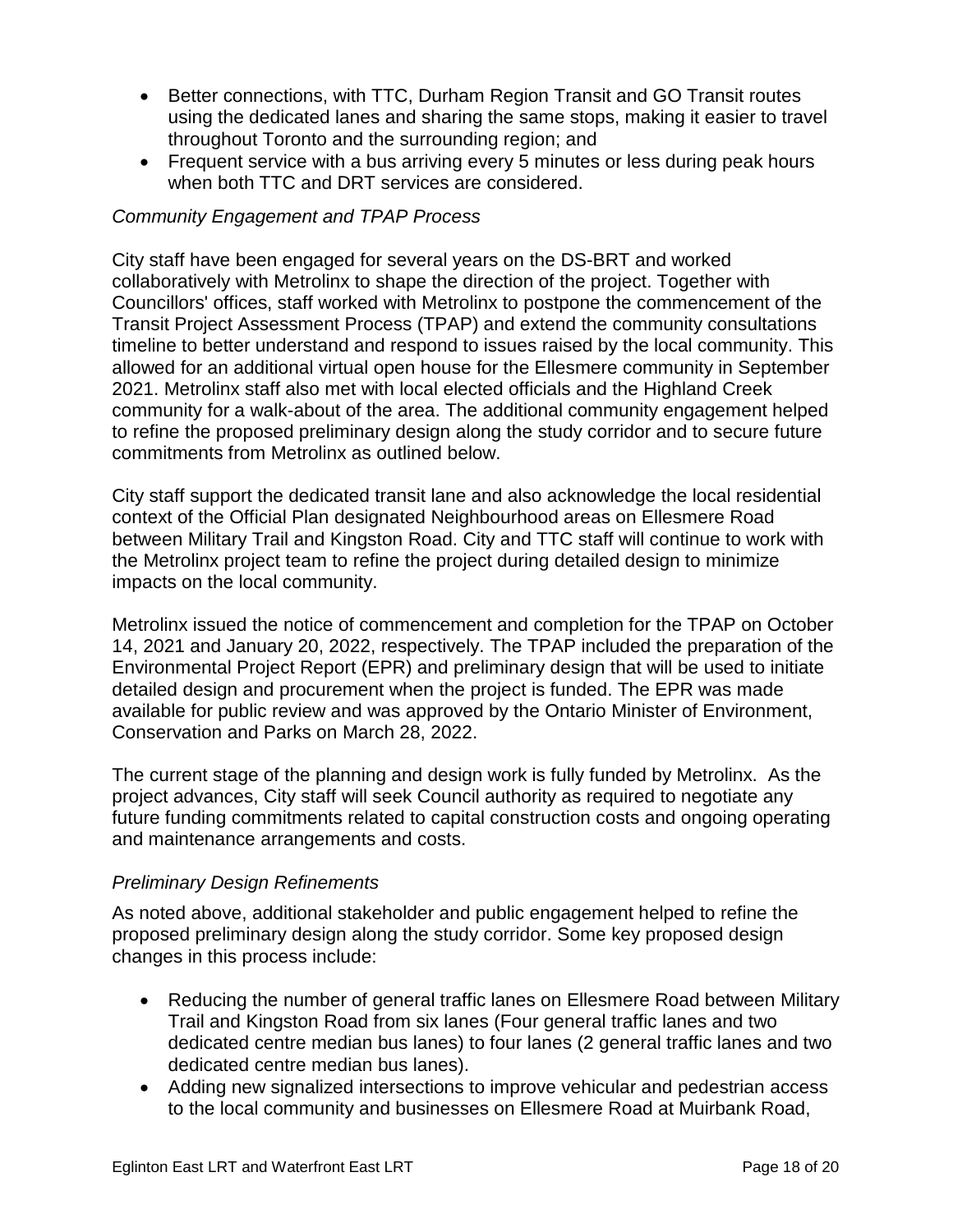Mornelle Court, and across the main driveway leading to Centennial Recreation Centre.

• Proceeding with six lanes for the Kingston Road design between Ellesmere Road and Raspberry Road; with two dedicated centre-median bus lanes and four general traffic lanes, two lanes per direction.

#### *Future Commitments to Address Outstanding Project Impacts*

Some outstanding challenges will require additional analysis and mitigation measures, particularly relating to:

- Impacts on goods movement operations along the study corridor, with particular attention to the area around Markham Road; and
- Impacts to multi-modal traffic operations in the residential neighbourhood areas on Ellesmere Road between Military Trail and Kingston Road.

With the City's intervention, Metrolinx is committed to working with the impacted businesses and the community to further refine the transit project during detailed design. Metrolinx and City staff will continue to explore the following enhancements to ensure these mitigation measures are addressed:

- *Additional signalized intersection opportunities* will be reviewed to provide more vehicular left-turn options and protected pedestrian crossings along Ellesmere Road between Military Trail and Kingston Road. While additional traffic signals may impact transit travel times, they have the potential to improve access to local side roads and local transit bus stops. Additional BRT stops may be explored at these locations if substantial operational benefits are identified.
- *Median design alternatives* such as rolled curb and median interruptions will be considered at key locations, where feasible, without creating adverse impacts on road and pedestrian safety.
- *A safety audit of the corridor* will be completed, which will assess impacts to multi-modal safety as a result of the proposed raised median curbs.
- A multi-modal *Traffic Management Plan* is to be developed and implemented in coordination with Durham Region.
- A *Truck Haul Route Analysis* bundled within an Access Management Plan will be completed to confirm that heavy single unit trucks are not subject to detour routes through residential areas, that there is adequate turning radius for safe operation on detour routes, and that these vehicles can safely and easily access loading and unloading facilities.
- *The location of local bus stops* will be refined.
- The *consideration of a phased delivery approach* with construction commencing in Durham Region ahead of Scarborough. With a phased approach, curbed